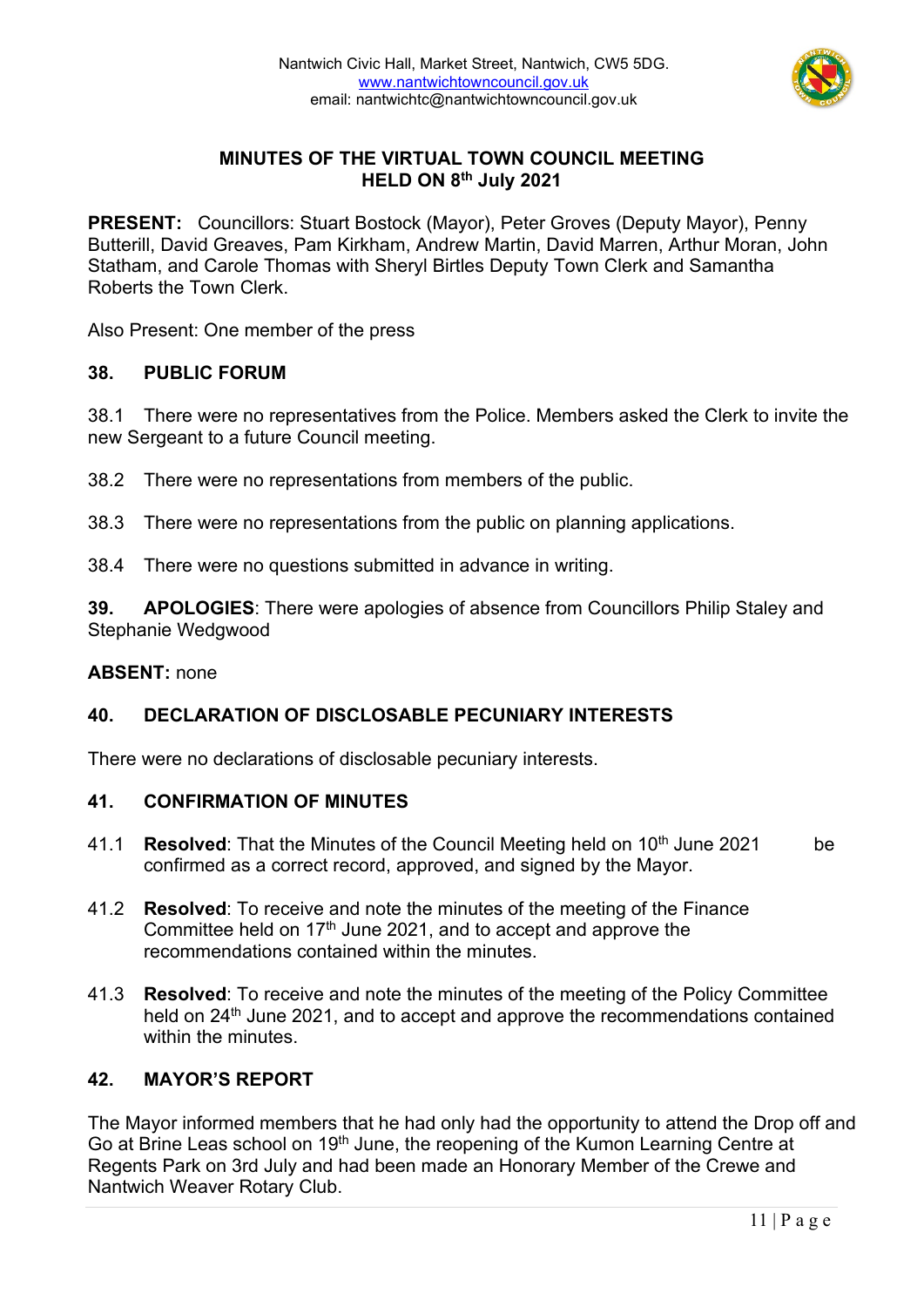# **43. PLANNING CONTROL**

Members considered the planning applications and supported the recommendations of the Clerk.

**Resolved**: It was resolved that the recommendations of the Clerk be reported to Cheshire East.

# **44. CCTV REVIEW**

Members considered the previously circulated email relating to the CCTV review. The Clerk asked members for their views and comments to report back on the review.

Councillor Groves commented that he was reassured that the town had good CCTV and was pleased that additional CCTV was being installed on Love Lane carpark.

Councillor Marren questioned the feedback/reporting received from the CCTV control centre, to which the Clerk informed members that during the last year there had been two reports, with apologies for the lack of reporting due to the Covid Pandemic. He also asked if Cheshire East funded any other town's CCTV provisions, with the Clerk commenting that it was general practice for Towns/Parish to contribute towards CCTV.

Councillor Statham suggested that it would be beneficial to see some facts and figures in relation to the success of the CCTV and Councillor Groves suggested a members visit to the CCTV operational centre.

It was noted by Councillor Moran that the CCTV provision was valuable to the town especially with the lockdown restrictions due to ease and the reopening of bars and for the protection of premises and residents.

## **Resolved**: It was resolved that:

- a) The Clerk would enquire about moving the mobile apparatus to Brookfield
- b) The Clerk would seek statistics in relation to prosecutions from CCTV
- c) The Clerk to request more regular reports from Cheshire East Council
- d) The Clerk to investigate in what areas of the Borough Cheshire East pay for **CCTV**
- e) Arrange for Councillors to visit the CCTV Control Centre

# **45. CHESHIRE EAST – HIGHWAYS/TRANSPORT**

Members considered the previously circulated report and proposals about a pilot allowing the Town Council to top-up services. The Clerk highlighted that this pilot was being introduced halfway through the financial year when a budget had not been created but asked members for their thoughts on two areas which included highway improvements and local transport.

Councillor Marren was supportive of the proposal but highlighted that it should only be considered for items that would not usually get done by Cheshire East. Councillor Groves agreed but had concerns about maintenance of works that the Town Council had carried out. He suggested that the pilot scheme should be considered by the Policy Committee.